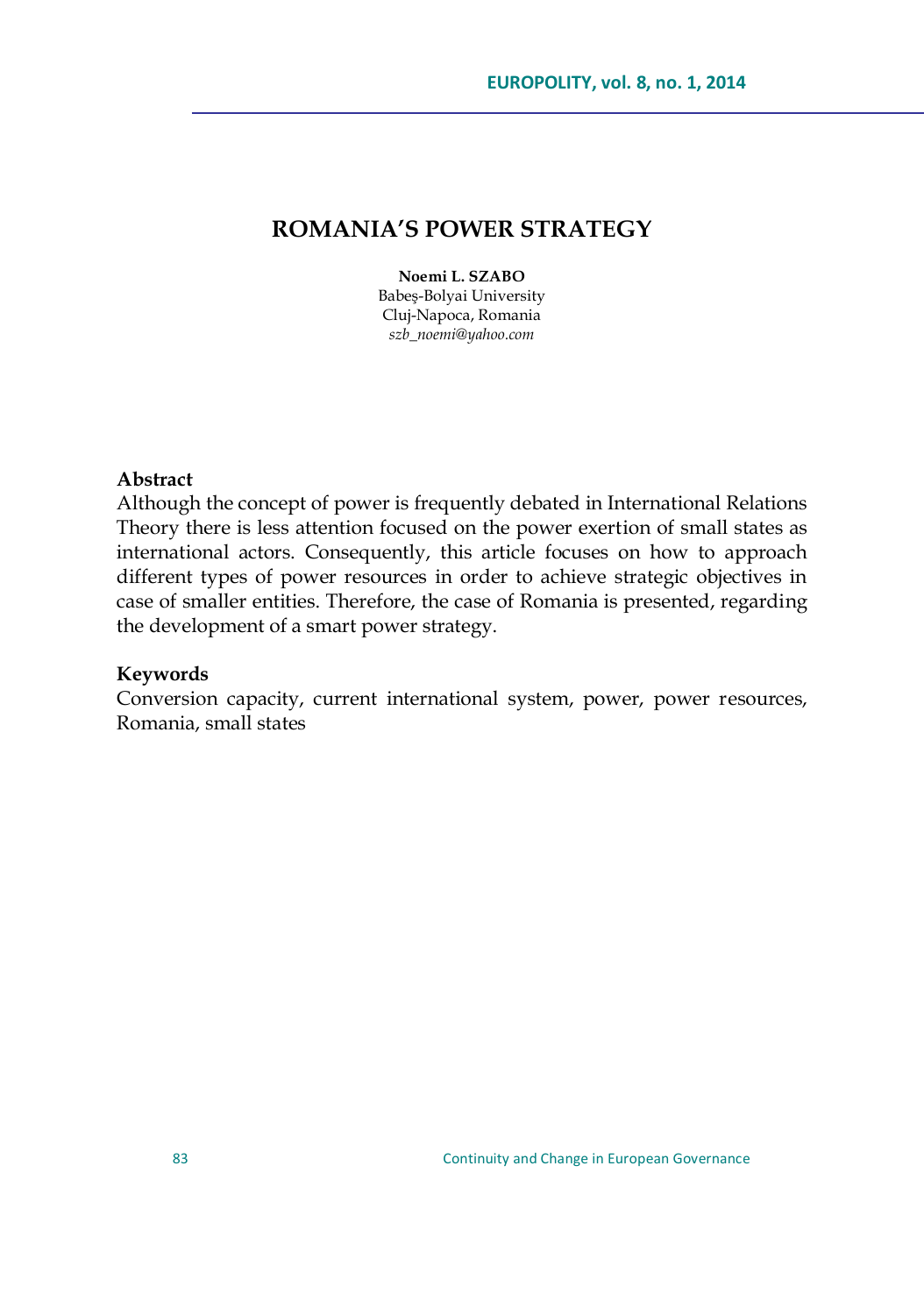## **1. INTRODUCTION**

The current trends in the international system like multiple non-governmental actors, digital and physical networks characterized by new forms of interaction, diffusion of power, complex interdependences and new common global challenges have generated new approaches on power resources and ways in which they can be engaged. Moreover, the information revolution has reduced communication costs due to the expansion of Internet use. Therefore, the access of networking organizations and individuals to the international agenda has been widely opened. Consequently, the traditional barriers were diminished creating at the same time new opportunities also for small states.

Therefore, power in the  $21<sup>st</sup>$  century is not limited to traditional approaches such as economic or military resource availability. It also encompasses ways in which measurable and less tangible resources like culture, traditions, internet, and narratives are used. These types of power resources are defined as *soft* or *smart* power by Professor Joseph Nye. The revolution in communications, globalization, and the global interdependencies brought to the forefront new instruments and methods to exert power. In other words, instruments such as strategic discourse, Internet tools, and public diplomacy can be used successfully to reach political and strategic objectives.

*Soft* power resources such as attraction and persuasion capacity represent an opportunity for smaller states to contribute to the international agenda and to increase their influence at regional and international level. The perception that small states do not have the capabilities to increase or enhance their position in the international system, this being determined by the system itself, it is no longer a real fact. While it is true that these small entities do not possess strong traditional power resources (from a *hard* power perspective) in economic or military terms, due to the availability of the *soft* power resources, limitations are being progressively reduced. Therefore, small states have the opportunity to contribute to the international agenda and achieve their goals.

Consequently, in the  $21<sup>st</sup>$  century the power of an international actor is not proportional to the size of its territory or military resources.

The case of Romania is approached in this context, more specifically the ways in which Romania can convert its available resources into results in order to increase its influence on a regional and international level.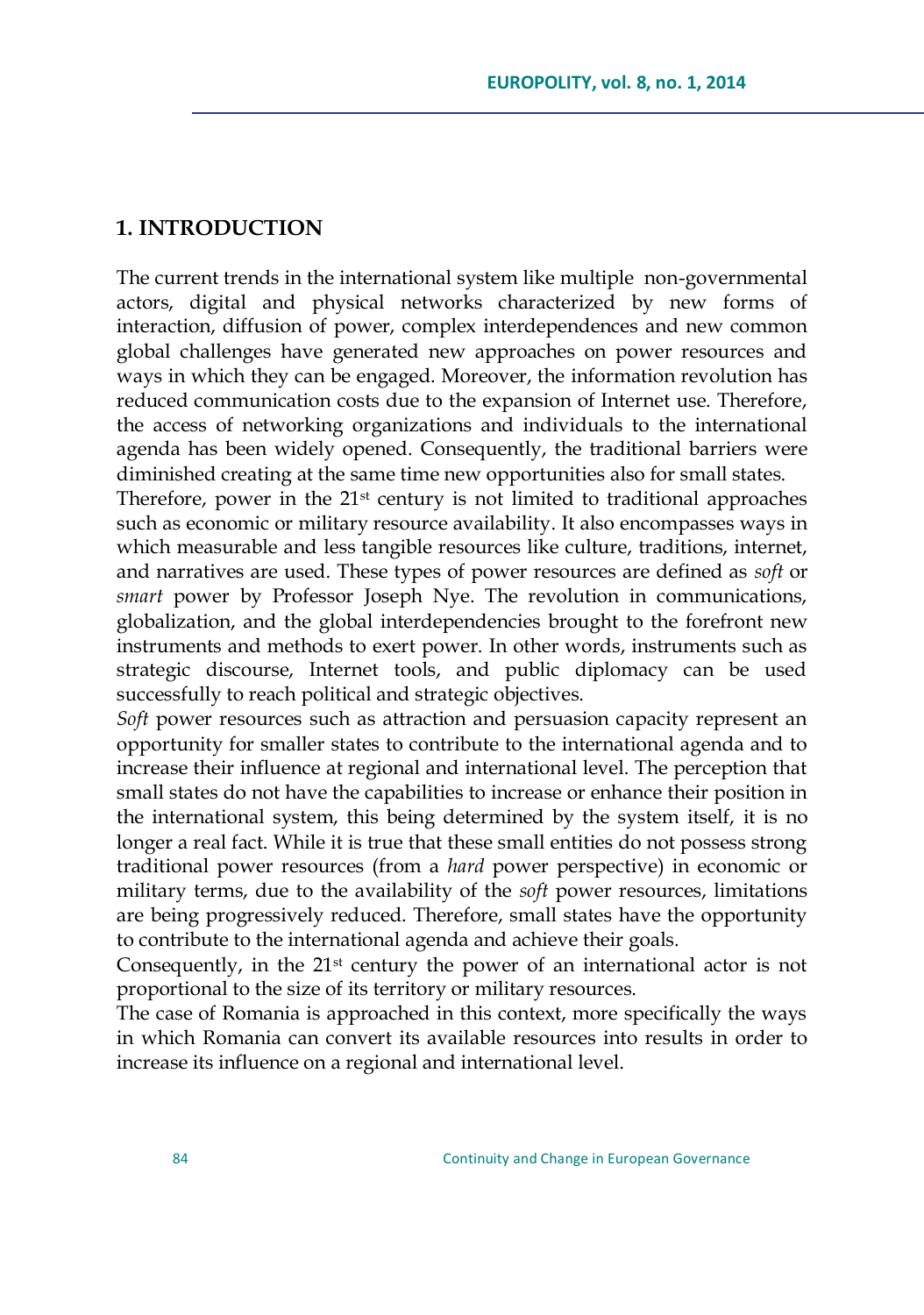# **2. TRADITIONAL POWER RESOURCES**

In order to have an accurate image of Romania"s capability to exert power, we will focus firstly on the measurable resources it possesses. Therewith, Romania is situated in Central - Eastern Europe, on the northern edge of the Balkan Peninsula, on the lower section of the Danube. It has a surface area of 238,391 square kilometers. On January 1, 2011, Romania's population numbered 21.413.815 persons (National Institute of Statistics 2012, 10).

Romania"s borders have a total length of 3,149.9 km. Two thirds of the length are determined by the Danube, Prut, and Tisza rivers or follow the shoreline of the Black Sea while one-third (1,085.5 km) form Romania's overland border. Romanian territorial waters stretch 12 miles from Romania"s Black Sea coastline.

Romania borders five states, the Black Sea representing its sixth border. To the NE and E, it borders the Republic of Moldova (681.3 km), Ukraine to the N and E (649.4 km), the Black Sea to the SE (193.5 km), Bulgaria to the S (631.3 km), Serbia to the SW (546.4 km), Hungary to the NW and W (448.0 km).

Romania is a member state of NATO (since 2004) and the European Union (since 2007).

## **2.1. Natural resources**

Romania"s exploitable mineral resources are varied: petroleum; natural gas; coal, especially bituminous coal suitable for coking, lignite; ferriferous and non-ferriferous ore; gold, silver, and bauxite deposits; large salt deposits as well as a series of non-metallic resources.

A distinct category of underground wealth is constituted by over 2000 natural mineral springs, suitable for consumption of medical treatment (National Institute of Statistics 2012, 5).

## **2.2. Energy resources**

Romania holds a wide, yet quantively small, array of mineral and fossil primary energy resources: Oil, natural gas, coal, uranium ore as well as an important capitalizable potential for renewable resources.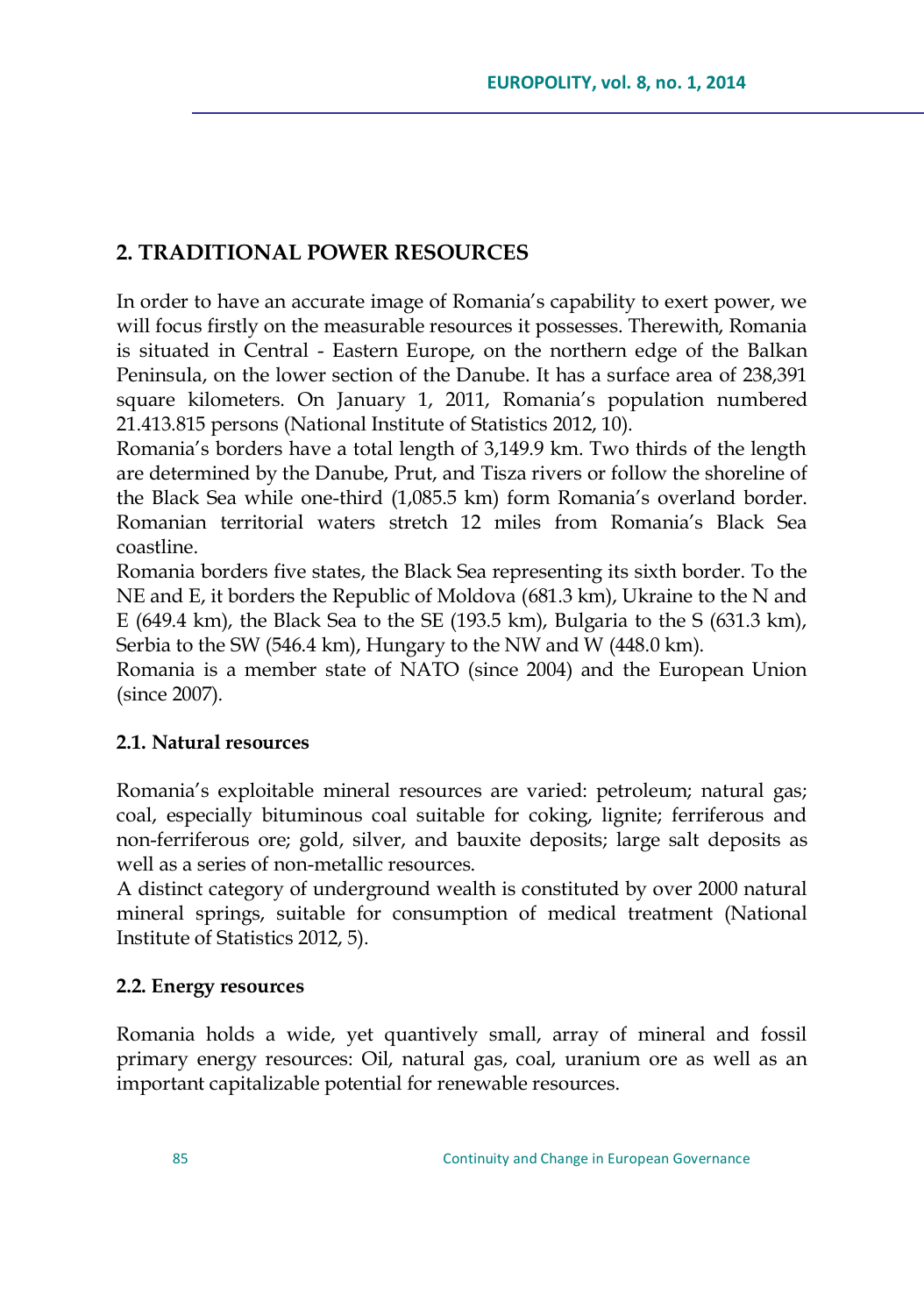According to the Romania"s energy strategy 2007-2020, updated in 2011, Romania"s energy production based on the exploitation of fossil primary energy resources (coal, hydrocarbons) or uranium is unlikely to increase in the following 2-3 decades. Therewith, increased demand for primary energy in Romania will be allayed through an increased use of renewable energy resources and through primary energy imports – gas, oil, coal, nuclear fuel. In the near future, Romania will remain dependent on primary energy imports. Its dependency level will be determined by the potential exploitation of new internal resources such as shale gas, the level of integration of renewable energy resources and the success of measures oriented to increase energy efficiency (Romania's Energy Strategy 2007-2020, 10-11).

Renewable energy resources in Romania hold an important potential even though the usable potential of these resources is lower than traditional energy resources, due to technological limitations, economic efficiency and environmental restrictions (Romania's Energy Strategy 2007-2020, 12).

### **2.3. National potential of renewable energy resources in Romania**

Available renewable energy resources include: solar, thermal, photovoltaic, wind and hydroelectric energies, biomass and biogas as well as geothermal energy.

According to assessments within the Romanian energy strategy, the technical hydroelectric potential of Romania is around 32,000 GWh/year. At the end of 2009, the yearly installed capacity of hydroelectric plants was of 56502 GWh/year, the energy output for an average hydrological year being evaluated at 17.340 GWh/year. As such, the efficiency of exploitation compared to the technical hydroelectric potential is rated at 54% (Romania"s Energy Strategy 2007-2020, 12).

### **2.4. Economic resources**

According to the winter European Economic Forecast of the European Commission, the real GDP growth of Romania in 2013 has come out at 3.5% thanks to a strong export performance driven by a robust industrial output and an abundant harvest (European Commission, 92).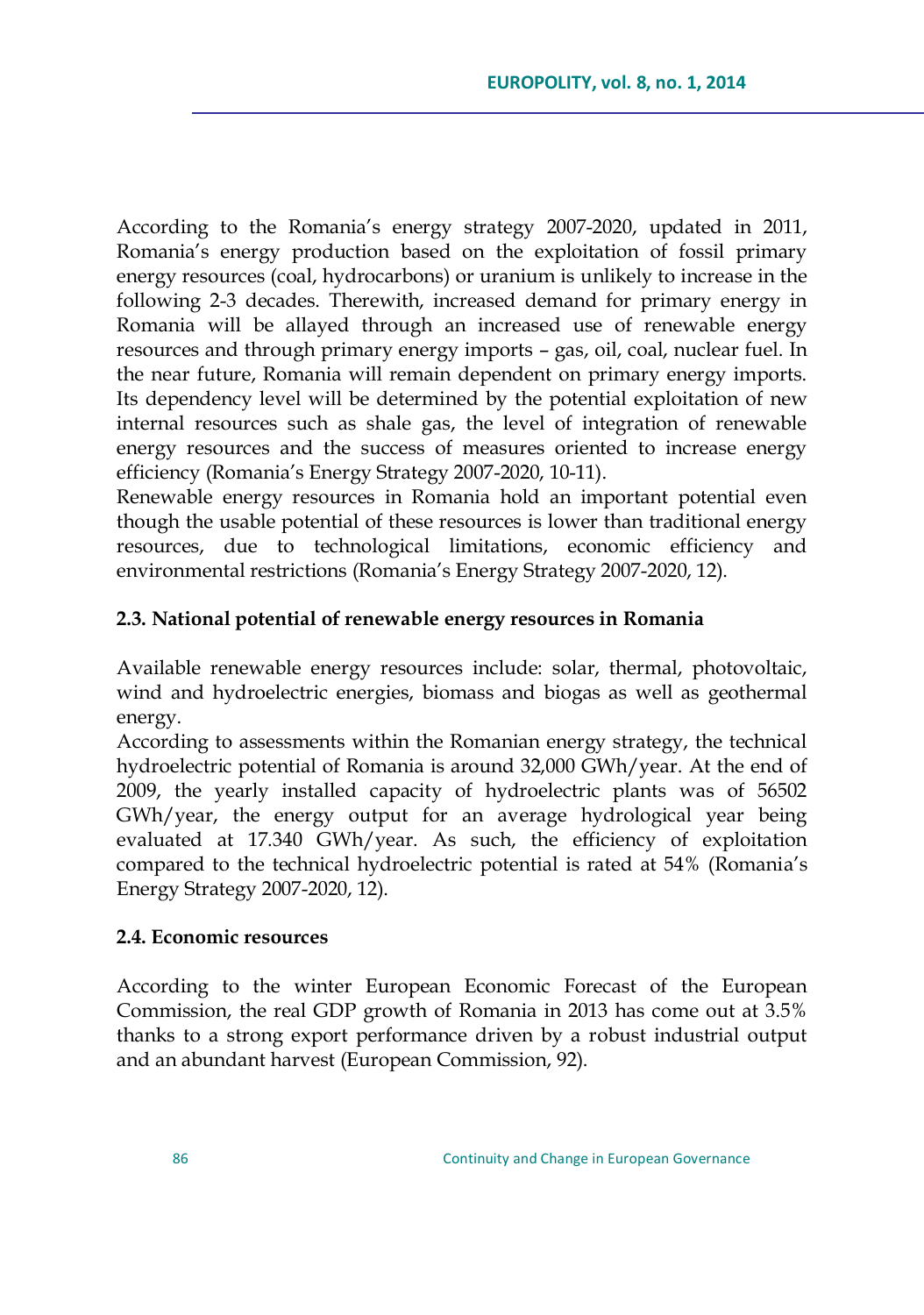Growth is forecast to decelerate in 2014, to 2.3%, before slightly recovering to 2.5% in 2015. Annual average inflation is projected to decelerate to 2.4% in 2014 while unemployment is expected to decrease only in 2015. The growth contribution of net exports is forecast to fade out in 2014 and turn negative in 2015. This follows a strong trade balance adjustment of 4.1% of GDP in 2013, on account of both strong exports and subdued imports (European Commission, 92).

The budget deficit in Romania is estimated to have been reduced to 2.6% of GDP in 2013, from 3% in 2012. For 2015, benefiting from the expected acceleration in economic activity and based on the customary no-policychange assumption, the deficit is projected to decrease further, to 1.8% of GDP. The structural budget balance is expected to mildly improve over the forecast horizon by about 0.5% of GDP. Government debt is forecast to peak at just above 39% of GDP in 2014 (European Commission forecast, 94).

In its annual Country specific recommendations, the European Commission underlines that in Romania's case, progress needs to be made on reducing local government arrears, enacting a law on the winding-up of insurance undertakings and continuing the reforms in the gas, electricity, rail and healthcare. Moreover, at 46 % of the EU average, Romania's GDP per capita is one of the most telling indicators of the country's developmental gap. Particular challenges include the need to increase labour market participation, improve overall competitiveness and reform the public administration. EU funds can provide an important source of public investment to support Romania in addressing these challenges<sup>1</sup>.

### **2.5. Military resources**

 $\overline{a}$ 

Romania"s military capabilities are composed of ground, naval and air forces. Romania is not a military power, its military capabilities being somewhat modest when compared to those of traditional military powers such as the US, Russia or even Great Britain.

<sup>1</sup> COMMISSION STAFF WORKING DOCUMENT Assessment of the 2013 national reform programme and convergence programme for Romania. Accompanying the document*, Recommendation for a Council Recommendation on Romania's 2013 national reform programme and delivering a Council Opinion on Romania's 2013 convergence programme for 2012-2016.*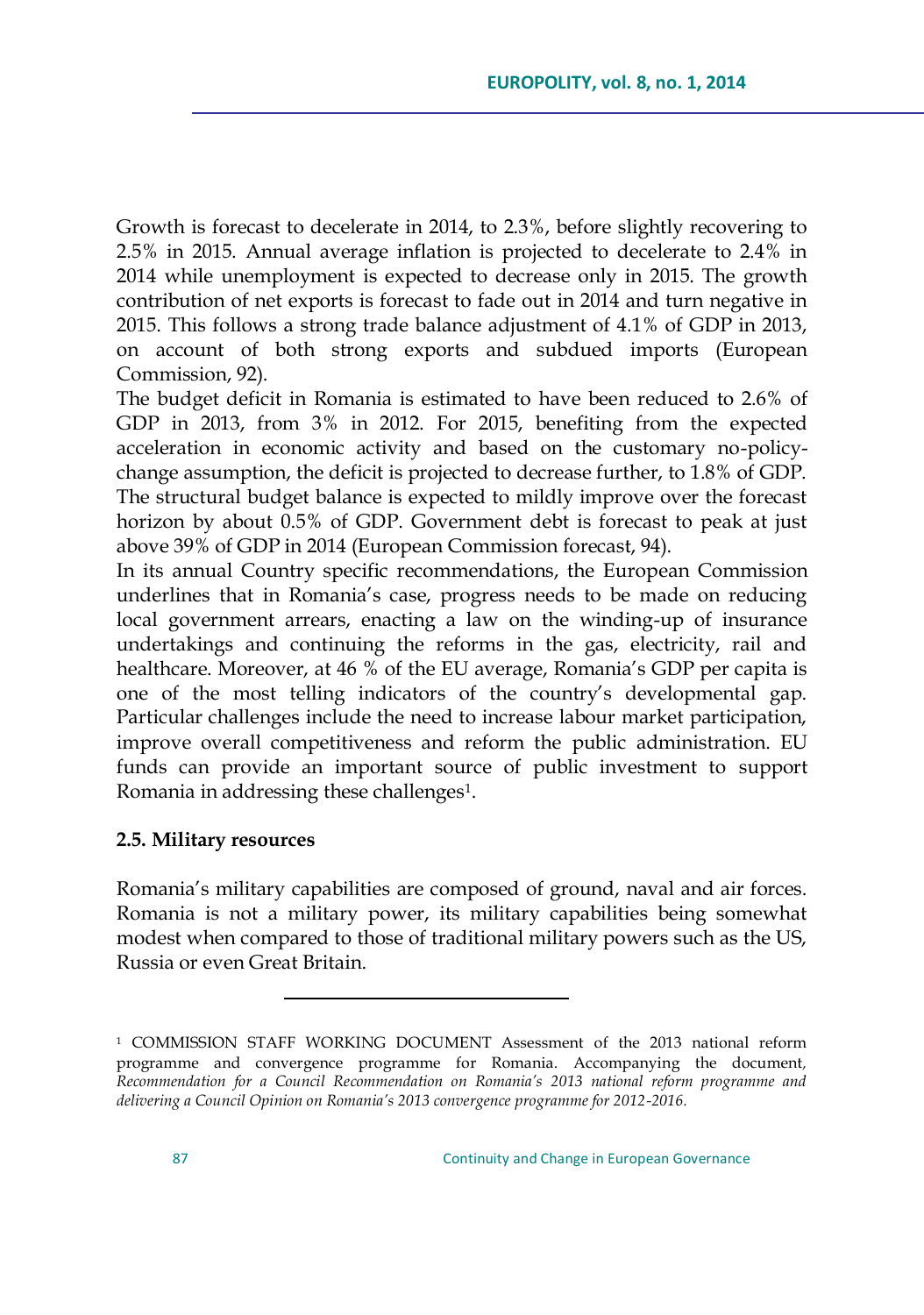Nevertheless, as a NATO member state, Romania benefits from the military support of NATO under the principle of collective defence (article 5 of the Washington Treaty – an attack on one or more member states shall be considered an attack on all member states).

Romania is present in international theatres of operations run by NATO, the EU and the UN. For example, Romanian troops were present in Iraq for 6 years (withdrawn in 2009) under NATO auspices.

| <b>THEATER OF</b><br><b>OPERATIONS NATO</b> | <b>MISSION COMMAND:</b> |                                  |                              |                         |                                     |              |
|---------------------------------------------|-------------------------|----------------------------------|------------------------------|-------------------------|-------------------------------------|--------------|
|                                             |                         | EU                               |                              |                         |                                     | <b>TOTAL</b> |
|                                             |                         | <b>Monitoring missions</b>       | Operation<br><b>ATALANTA</b> | <b>UN</b>               | COALITION TROOPS<br><b>MISSIONS</b> |              |
| <b>BOSNIA-</b><br><b>HERZEGOVINA</b>        |                         | EUFOR: 37                        |                              |                         |                                     | 37           |
| <b>KOSOVO</b>                               | KFOR:<br>67             |                                  |                              |                         |                                     | 67           |
| <b>AFGHANISTAN</b>                          | ISAF:<br>1021           |                                  |                              |                         |                                     | 1021         |
| <b>OTHERS</b>                               |                         | EUMM/EUSEC/<br>EUTM/MALI 3/2/1/5 | $\mathbf{1}$                 | Military<br>Monitors 38 | Liaison<br>officers 5               | 53           |
| TOTAL                                       | 1088                    | 48                               | 1                            | 38                      | 5                                   | 1178         |

**Table no. 1.** Number of troops participating in international missions

Source: Ministry for National Defence: 10 March 2014

# **3. ROMANIA'S POWER STRATEGY**

As we may notice from the brief presentation above, Romania is not a global power given the amount of material resources it holds. Nevertheless, the quantity and exploitation potential are not neglectable, these constituting in the end power resources. On the other hand, Romania holds an important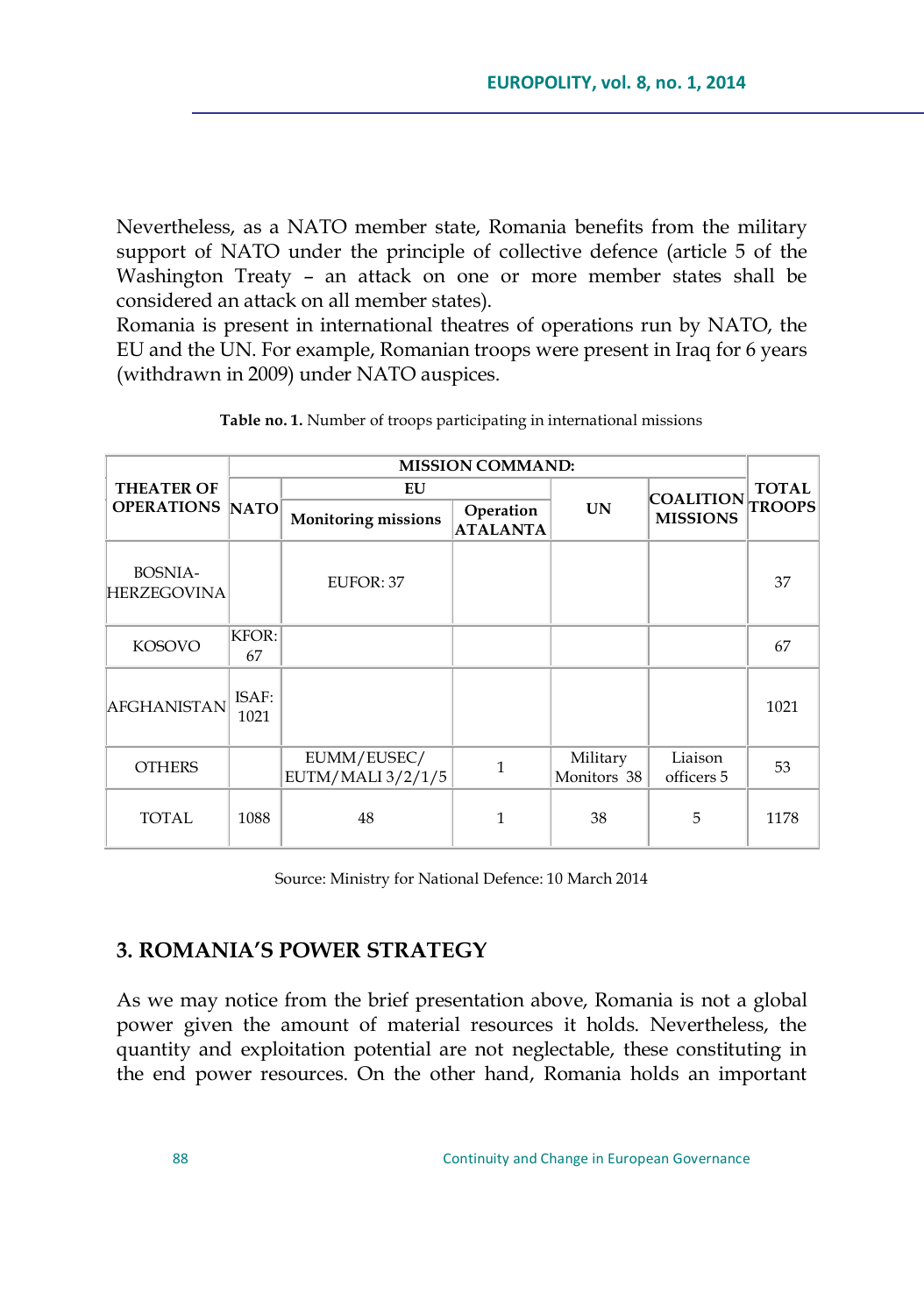geostrategic potential through its Black Sea shoreline, its navigable Danube and positioning as a contact point between Western and Eastern Europe (the Balkans and the EU). The latter of these can be categorized as traditional power resources but they can have a considerable weight if effectively put to use as part of a smart strategy together with other less tangible power resources.

Therefore, Romania"s main challenge is its capacity to engage efficiently in the international arena to achieve its strategic objectives. In order to exert power to produce results, Romania must build a smart strategy of mixing its available traditional measurable power resources, such as the economic or military resources, together with persuasive and less tangible ones like traditions, culture, internet diplomacy, etc., that would allow it to act effectively in the 21st century international system. Accordingly, Romania needs to develop its conversion capability, meaning the transformation of power resources into results.

Romania"s available *soft* power resources (that imply attraction and persuasion) are identified as follows:

- 1. Human resource: capitalization and development of the national human resources involved or skilled in specialty domains such as IT, healthcare, public administration, etc.
- 2. A 21<sup>st</sup> century diplomacy adapted to the new global challenges:
	- engaging in social media networks such as facebook, twitter, blogs, etc.
	- associative and group diplomacy: regional cooperation and partnering with other states in the region;
	- active diplomacy, engaging with international institutions, organizations, groups and summits that approach common interest subject or that can help achieving further objectives;
	- diaspora diplomacy through support for Romanian citizens abroad and involving them in programs to promote Romania abroad.
- 3. Strategic discourse: using strategic a narrative to legitimize undertaken and further actions and to influence the international system's actors perception.
- 4. Culture and traditions: promoting and using traditions and culture in order to exert attraction.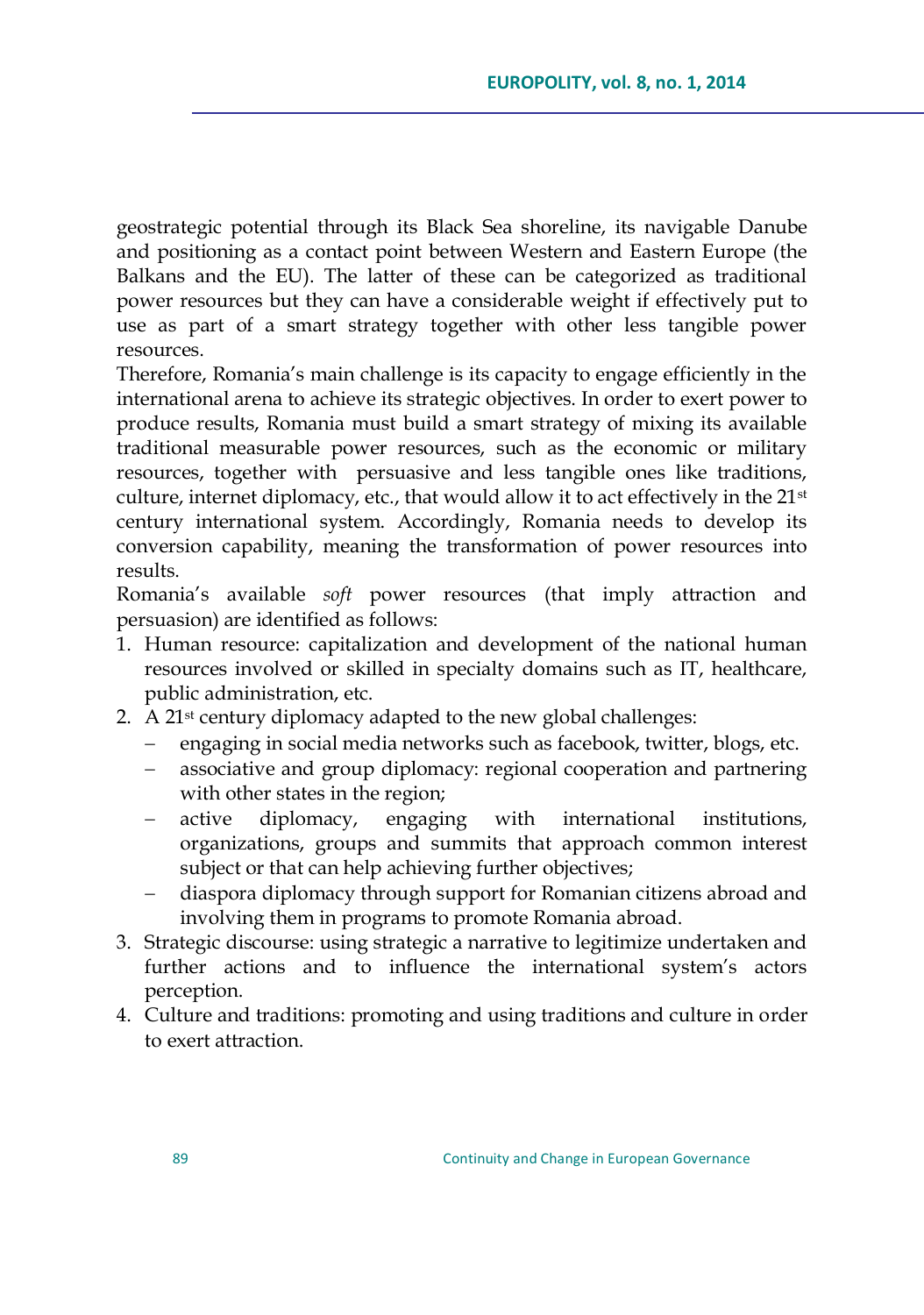Consequently, in the current and future international context, from a resultoriented point of view, possessing quantitative traditional power resources (military, economic capabilities) is not enough to exert power. Therefore, using different types of power resources (measurable, less tangible, attractive), together or individually and evaluating each situation and context is necessary in order to achieve results.

At an early stage, the *smart power* strategy proposed by Professor Nye can represent a starting point in the creation of a smart power strategy for Romania. Therefore, setting achievable objectives, assessing available resources, evaluating the preferences, the resources of target entities, the probability to attain objectives and also choosing between power instruments, to which I would add the development of an influence tactic represent necessary steps in the creation of a *smart* power strategy.

The right approach towards resource engagement represents a necessary criterion for the success of a smart power strategy. Therefore, the simple assessment or awareness of the potential of available resources is not sufficient in order to exert influence. Analyzing contexts, strategic use of available resources in specific contexts, evaluating costs and coordinating goal oriented actions must be part of Romania"s *smart* power strategy.

Regarding the setting of the objectives, Romania should define achievable ones such as increasing its regional influence. The opportunities to reach this goal stem from the multitude of advantages Romania could gain as a regional leader in Central and Eastern Europe, as a bridge between Eastern and Western Europe or between the EU and the Balkans.

This objective could be reached through the use of available *soft* resources such as the advantageous geographic position, associative diplomacy – an active involvement in regional organizations, initiative taking in regional development projects and support for EU policies in the region. Other important power resources in this situation are: using an adequate strategic discourse, engaging social media tools and persuasion through the promotion of regional culture and traditions as well as through the exchange of good practices.

All these resources must be part of a smart power strategy that envisages: different steps in reaching results, choosing the right types of available resources and ways in which they can be used depending on different contexts and regional developments.